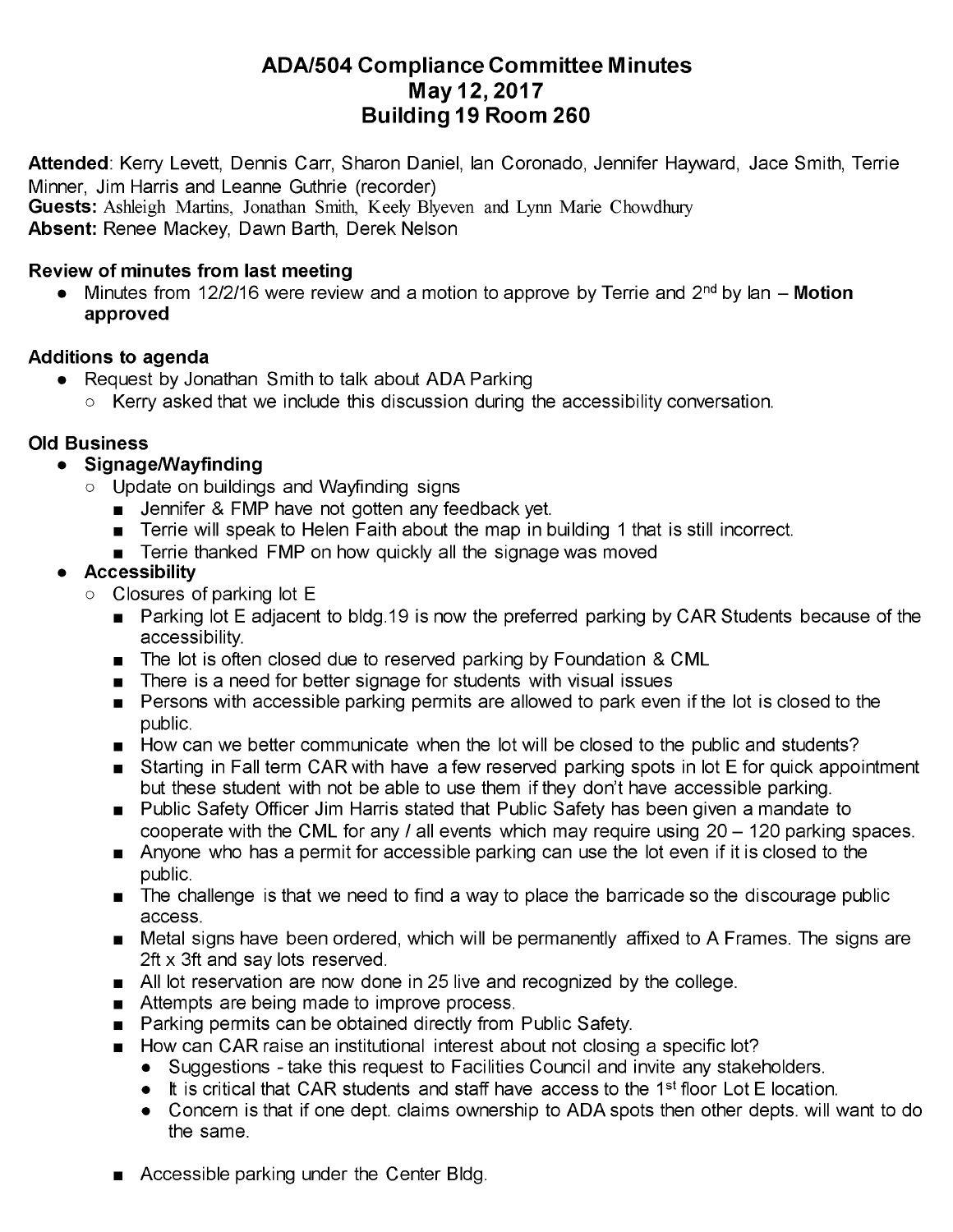- Jonathan Smith talked about the need.
- LynnMarie Chowdhury from HR spoke about a prospective candidate that we lost because there were no accessible parking.
- **Parking lot changes coming in spring and summer**
- Jennifer reported that the changes to lots and striping will be postponed until next summer due to  $\Omega$ the lowest bid being 100,000.00 over budget.
- Will moving any of the accessible parking spots address the current issue?  $\cap$
- The spots in Lot L will be assessed for size and grade.  $\Omega$
- During construction of the Center Bldg. there was a loss of ADA parking. An additional loading dock was added which then created a safety concern of having general or ADA parking in that area.
- Dennis Carr talked about a study process that is underway because the college recognize the need for more ADA parking, however the OCR did not require ADA parking under the Center Bldg. If it is determined that ADA parking spaces be provided it will be on a 1st come 1st serve basis.
- Terrie Minner reported that the OCR did require that any students that were registered for classes  $\circ$ in the lower level of bldg. 15 there must be designated parking spaces on the lower level because there is no elevator.
- $\circ$  Keely suggest that perhaps the college could consider providing an assisted device like an electric cart or chair.
- Jace stressed the importance of parking permits only being issued from public safety.  $\circ$

#### **Accessible Map icon on LCC main page**  $\circ$

- CAR has received student complaints about the change of the icon on the Lane home page
- Students want better marketing of the interactive map and the accessible routes and tools.
	- This will be an easy fix Ian will work with Kyle and the web team to make the icon more visible.
	- Could there be an icon that would bring up the interactive map with only the accessibility features displayed?
- lan will follow up on map.

#### **Library and AT software/accessibility update**  $\circ$

- **There have been conversations with Lori, Terrie and IT about what software is used in the** Library.
- $\blacksquare$  It was determined that there will be less need of the same software as in the past because the student were not using it.
- **EXALLET AS CAR has found that students have access to technology independently.**
- CAR is encouraging all departments to be mindful of the Universal Design and where their purchases would be of the most benefit to the most students.
- $\blacksquare$  The Library and IT can help with access, CAR is now just an advisor and backup for these types of software

## **Other Student Concerns**

- **Demonmomentally areas in the state of the state of the controller** accommodations not being in classrooms or non-CAR students using the furniture. It sometimes takes 4 weeks to get a chair. Can the process be sped up?
- Any problems with malfunctioning furniture should be reported to CAR and Facilities will look into it immediately.
- Keely talked about invisible disabilities, specifically accommodations with flexibility and deadlines.
	- Keely had to take a pass / no pass for one of her class were she had an above average GPA because the instructor graded on attendance.
	- Could there be a revision on how instructors approach reasonable accommodation.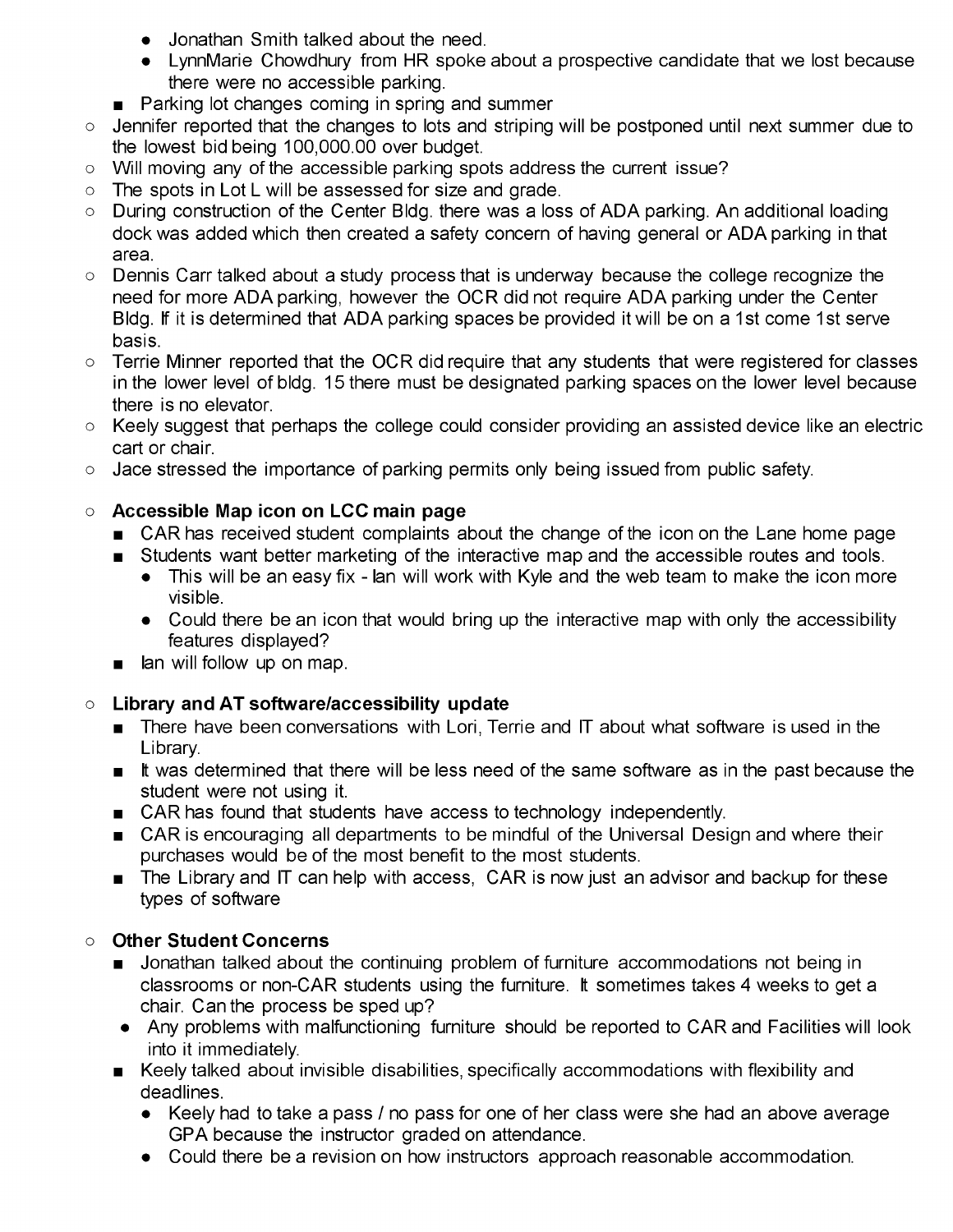- Kerry let us know that we need to distinguish the difference between accommodations and absences. All students have absences, and if the absence is or isn't tied to a disability, all students are accountable for all the work that is missed and assigned during that time.
- There are no accommodations that allow a student to do less work than is required.
- There is flexibility within each individual instructor and how they deal with absences. o These are not covered by ADA but by individual course policy and class syllabi.
- Looking at assessment what are the learning outcomes are attached to attendance being graded in the class?
	- $\circ$  It should be clear why an in person presence during that instructional time is important to meet the learning outcomes of the course.
- When Students fall behind could there be options like taking an incomplete to give the student more time to finish the class while working with the individual instructors.
- Are students accessing campus resources like tutoring to help meet the gap?
- Could online classes be an option? Are there enough offerings?
- Sometimes absence is the disability and there needs to be more support for students with invisible disabilities. Disabilities are a big reason why students are not in school and enrollment is down.
- If there were more education for instructors and flexibility with students that have those reasonable accommodations about attendance and deadlines, it would be a challenge worth assessing and figuring out how we can meet those needs.
- Kerry encouraged the students to share their individual stories with Faculty Council to bring attention directly to the instructors.
- Can we look for advocacy from this committee with communication with Faculty Professional Development about the need for education and training and the emerging concern for students with invisible disabilities?

## **Main Campus Areas of Concern**

- Heating fluctuations in building <sup>1</sup>  $\circ$ 
	- This still continues, but may be resolved CAR planning and exploring relocation of the testing center. Facilities continues to adjust the heating system.
- Noise by CAR testing  $\circ$ 
	- CAR continues to put signs out and has talked to student government.

## **Technology Needs**

- CAR has posted a part time Tech assistant to help with technology needs in the classrooms
- o CAR is having issues with VRI *(Video Remote Interpreting)* in the classrooms, along with other IT issues that prevent the student to access the lectures.
- o IT and CAR are working together to address these issues and concerns. Using the Tech assistance with help troubleshoot some of the issues.

#### **CAR Update**  $\bullet$

- Continued issued with CAR testing location
	- Complaints regarding sound so CAR is exploring relocation of testing rooms.
	- Using both testing rooms to cut down on how many student per room.
	- Functionality of checking in students in while other students are testing is bothersome to students.
	- CAR with continue to work and strategize with students.
- Complaints caused due to lack of CAR advisors  $\Omega$ 
	- A full time advisor has been hired and will start on May 22 2017. Appointment wait times will be more readily available.
	- Intake are on a temporary hold until more staff can be trained.
- CAR College Cohort class that will begin in the fall for student that have disabilities  $\circ$ 
	- College success strategies class which will be solely a total universal design.